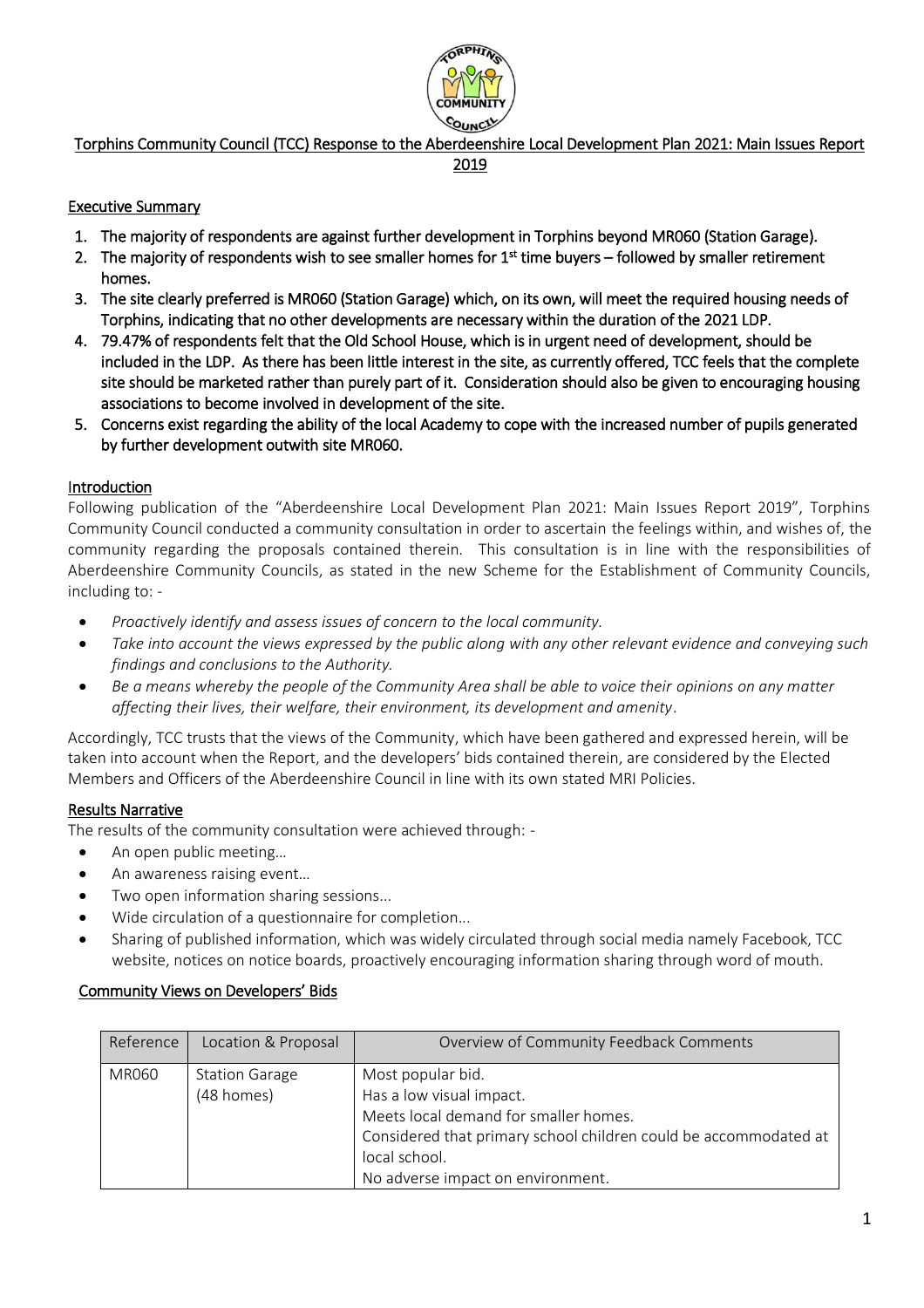| MR034        | Phase 1 land south of | Unpopular visual impact.                                             |
|--------------|-----------------------|----------------------------------------------------------------------|
|              | <b>Beltie Road</b>    | Seen as a first step to the other two proposals (MR035 & MR036).     |
|              | (29 homes)            | Delivers large houses for which there is very limited demand.        |
|              |                       | Sits on the flood plain of the Beltie Burn.                          |
|              |                       | Known otter habitat would be destroyed.                              |
|              |                       | Surrounding the cemetery and there are concerns that this would      |
|              |                       | prevent future expansion of the cemetery.                            |
|              |                       | Concern that the local Academy would struggle to accommodate         |
|              |                       | the additional pupils living in such a large development.            |
| MR035        | Phase 2 land south of | Unpopular visual impact.                                             |
|              | <b>Beltie Road</b>    | Seen as destroying the character and unique feature of the village.  |
|              | (21 homes)            | Delivering large houses for which there is virtually no demand       |
|              |                       | locally, as evidenced by the number of properties remaining unsold.  |
| MR069        | Land at Wester Beltie | Slow build rate to meet local demand.                                |
|              | (6 homes)             | Positive visual impact.                                              |
|              |                       | No negative environmental impact.                                    |
|              |                       | The slower build rate would allow for local schools to accommodate   |
|              |                       | children without excessive pressure.                                 |
| <b>MR004</b> | Craigmyle Road        | Road unsuitable to handle increased traffic and suffers from         |
|              | (15 homes)            | speeding.                                                            |
|              |                       | No footpath for pedestrian safety.                                   |
|              |                       | Additional housing should be more central to the village.            |
| <b>MR005</b> | Annesley Farm         | Unpopular visual impact.                                             |
|              | (50 homes)            | Located on the Beltie Burn flood plain.                              |
|              |                       | Proposal for large houses for which there is very limited demand     |
|              |                       | locally.                                                             |
|              |                       | The local Health Services would be stretched to an unacceptable      |
|              |                       | level.                                                               |
| <b>MR036</b> | Phase 3 Land to the   | Seen as overwhelming the character and environment of the            |
|              | south of Beltie Road  | Village.                                                             |
|              | (50 homes)            | Serious visual impact on the Village                                 |
|              |                       | Delivers houses of a size for which there is no demand.              |
|              |                       | The local Health Services would be stretched to an unacceptable      |
|              |                       | level.                                                               |
|              |                       | Concern that the site has no natural limitation, boundary, nor is it |
|              |                       | screened in any way.                                                 |

In addition, the community was asked to consider the relevant policy documents, including the Aberdeenshire and Aberdeen City Strategic plan and the Main Issues Report, and the recommendations for the Village that they contain.

The Public sessions were well attended showing the high level of interest from the community.

This document summarises the opinions expressed by the Community as it affects the 'Developers Bids' in the main issues report.

An overwhelming majority of the community identified smaller houses as being the development required for the future of the village.

There are three areas of development currently at different stages within the planning process and together they will provide upward of fifty-eight houses. These developments will provide the type of housing identified as being most in demand, small family homes, houses for residents to 'downsize' to and flats. These developments are widely supported by the community

There are very serious concerns regarding the major visual impact and threat to the character of the village that a number of the proposals would have.

The location of some of the proposals, on the recognised flood plain of the Beltie Burn along with a threat to the flora and fauna of the area is also a concern.